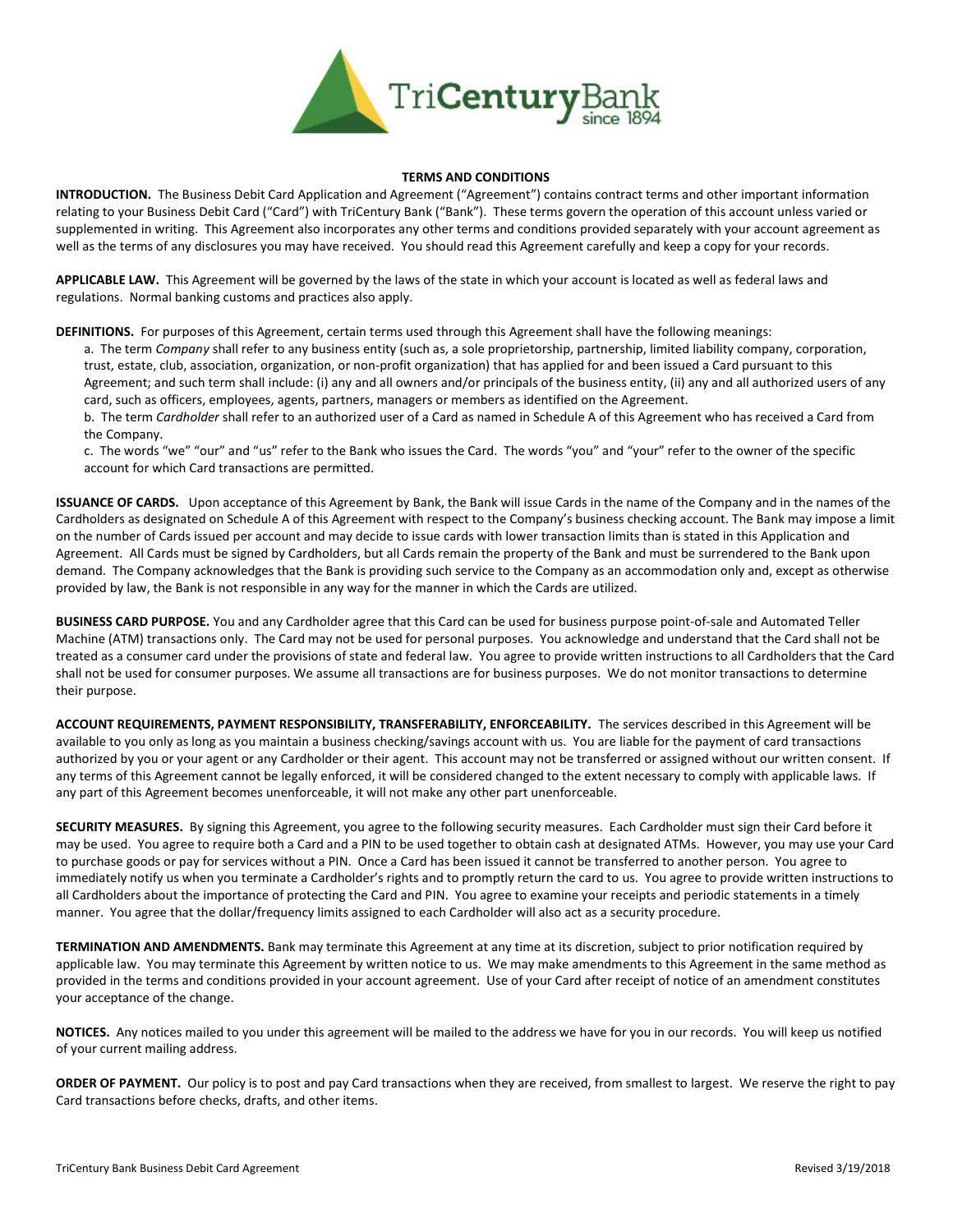OVERDRAFT PROTECTION. If your account has an overdraft protection feature, unless otherwise agreed in writing, Card transactions that would otherwise overdraw your account will be covered by the overdraft protection feature. Your overdraft protection feature will be documented on a separate agreement or authorization.

## TYPES OF TRANSACTIONS

Below are the types of transactions your Card will accommodate.

- ATM Withdrawals You may access your account by ATM using your Card and PIN to get cash withdrawals from your account up to your established ATM Limit.
- Balance Inquiries You may access your account balance by ATM using your Card and PIN at any ATM we own or any ATM machine in our Network. Participating Networks are shown on the back of your Card.
- Point-of-Sale Transactions You may access your account with your Card to purchase goods (in person, online, or by phone), pay for services (in person, online, or by phone), and do anything that a participating merchant will accept up to your established POS Limit. Your ability to perform the transactions or access the accounts set forth above depends on the location and type of ATM you are using and the network through which the transaction is being performed. A specific ATM or network may not perform or permit all of the above transactions.

CURRENCY CONVERSION – MASTERCARD® If you perform transactions with your Card with the mastercard® logo in a currency other than US dollars, mastercard International Inc will convert the charge into a US dollar amount. At mastercard International they use a currency conversion procedure, which is disclosed to institutions that issue mastercard®. Currently the currency conversion rate used by mastercard International to determine the transaction amount in US dollars for such transactions is generally either a government mandated rate or wholesale rate, determined by mastercard International for the processing cycle in which the transaction is processed, increased by an adjustment factor established from time to time by mastercard International. The currency conversion rate used by mastercard International on the processing date may differ from the rate that would have been used on the purchase date or the cardholder statement posting date. mastercard® also charges an Internal Service Fee on all international transactions. Therefore, transactions completed with your Card will be subject to an International Service Assessment (ISA) Fee of up to 1.50% of the transaction amount.

ADVISORY AGAINST ILLEGAL USE. You agree not to use your Card for illegal gambling or other illegal purpose. Display of a payment card logo, for example, by an online merchant does not necessarily mean that transactions are lawful in all jurisdictions in which the Cardholder may be located.

TRANSACTION LIMITATIONS. The daily withdrawal limit at participating ATMs and the daily purchase limits, as well as the daily total of all combined purchases and cash withdrawals are provided for by the Company on Schedule A of this Agreement and may be revised by the Company from time to time by executing a new Schedule A of this Agreement. These daily limits are applicable to the aggregate of all debit transactions made by Cardholders using the Cards during any calendar day. The amounts of debit transactions are limited to the available balance in the Company account. We reserve the right to impose further daily limit restrictions for security purposes at any time without notice to you. Maximum transaction limits that you may request on a Card are \$1,000.00 ATM Limit for Cash withdrawals and \$1,500.00 POS Limit for Point of Sale transactions.

The terms of your account may limit the number of withdrawals you may make each month. Restrictions disclosed at the time you opened your account, or sent to you subsequently will also apply to your electronic withdrawals and electronic payments unless specified otherwise.

Federal regulation limits the number of telephone transfers and preauthorized electronic transfers to third parties (including Point-of-Sale transactions) from money market and savings type accounts. For these types of accounts, no more than six (6) preauthorized automatic, or telephone transfers and withdrawals or by check, draft, or debit card may be made from these accounts to another account of yours or to a third party in any month. If you exceed these limitations, your account may be subject to a fee or be closed.

Due to a marked increase in fraudulent debit card transactions originating internationally, certain international countries have been blocked by the Processor. Your Card is not available for use in certain countries outside the United States, you must contact TriCentury Bank prior to any international transactions.

FEES

The below fees are applicable to your Card:

- Replacement card due to loss, theft, or Card malfunction: \$5.00
- Overdraft or insufficient Funds fee: \$25.00

Please refer to the Bank's current Schedule of Fees for the most up to date listing of the Bank's fees.

# **DOCUMENTATION**

RETAIN COPIES FOR YOUR RECORDS. You should retain copies of all records including receipts, credit slips (for returned merchandise), and cancellation numbers (for cancelled reservations). You should also mark each transaction in your account record (but not while at a terminal). You should review your periodic statement for accuracy and compare your account record against your periodic statement to reconcile balances.

PERIODIC STATEMENTS. You will get a monthly account statement from us for your checking or money market account that will also include a record of transactions made using your Card.

We will not be liable if:

### LIMITATIONS ON OUR LIABILITY

- You do not have enough money in your account to make the transfer.
- You have an overdraft line and the transfer would cause you to exceed your credit limit.

TriCentury Bank Business Debit Card Agreement **New Struck Agreement** Revised 3/19/2018